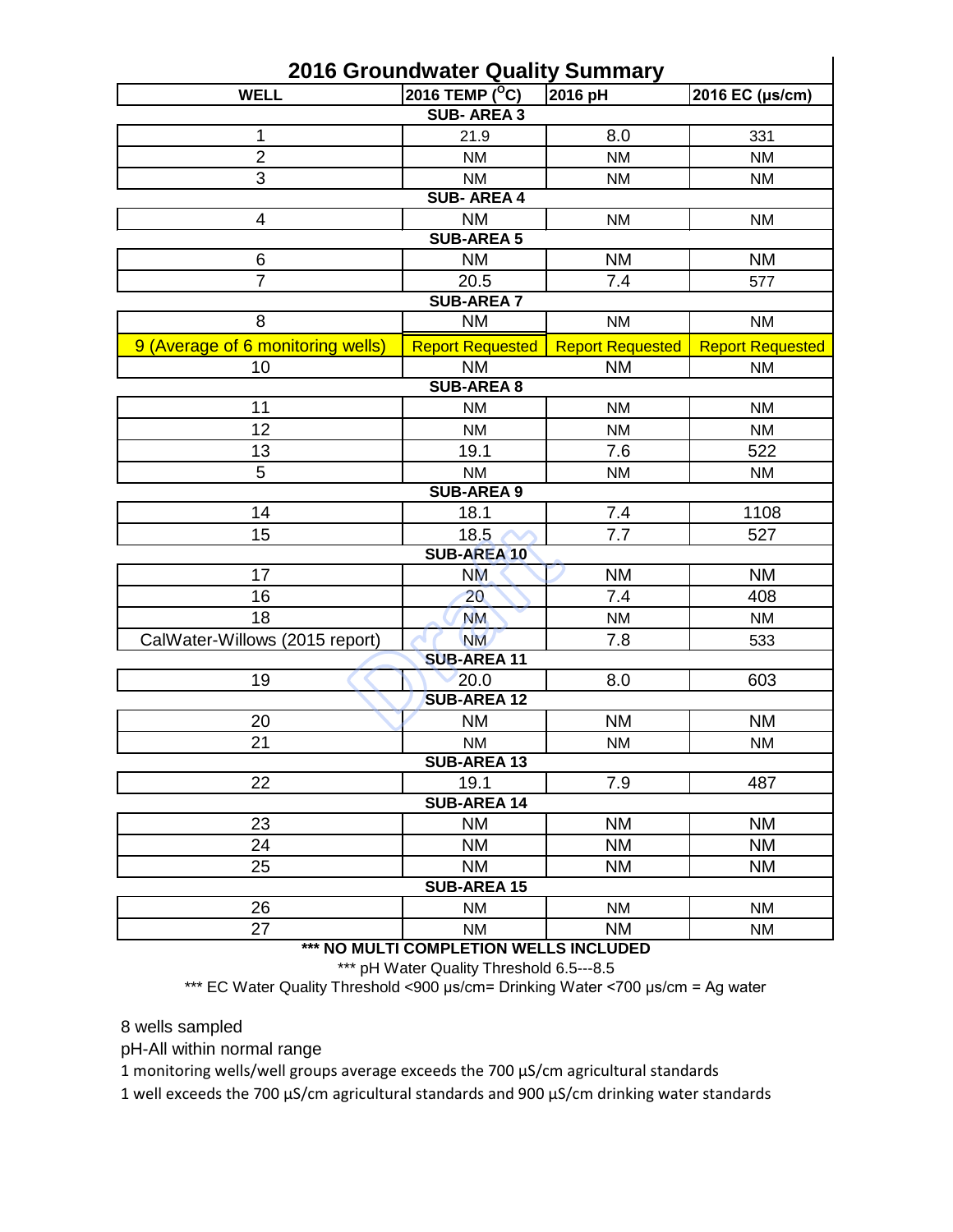| <b>WELL</b>        |           | TEMP $(^{\circ}C)$ |               | pH                 |         | $EC$ ( $\mu s/cm$ ) |           |         |          |  |
|--------------------|-----------|--------------------|---------------|--------------------|---------|---------------------|-----------|---------|----------|--|
|                    | 2016      | Average            | Range         | 2016               | Average | Range               | 2016      | Average | Range    |  |
| <b>SUB-AREA 3</b>  |           |                    |               |                    |         |                     |           |         |          |  |
| 1                  | 21.9      | 22.0               | 21.1-22.9     | 8.0                | 7.8     | $7.1 - 8.2$         | 331       | 301     | 244-331  |  |
| $\overline{2}$     | <b>NM</b> | 23.0               | 22.4-24.6     | <b>NM</b>          | 8       | $7.8 - 8.3$         | <b>NM</b> | 550     | 523-593  |  |
| 3                  | <b>NM</b> | 20.5               | 19.4-21.2     | <b>NM</b>          | 7.9     | $7.5 - 8.3$         | <b>NM</b> | 244     | 191-283  |  |
| <b>SUB-AREA4</b>   |           |                    |               |                    |         |                     |           |         |          |  |
| 4                  | <b>NM</b> | 19.3               | 18.0-21.0     | <b>NM</b>          | 7.7     | $7.0 - 8.1$         | <b>NM</b> | 310     | 264-354  |  |
| <b>SUB-AREA 5</b>  |           |                    |               |                    |         |                     |           |         |          |  |
| 6                  | <b>NM</b> | 19.2               | 18.2-20.7     | <b>NM</b>          | 7.3     | $6.9 - 7.9$         | <b>NM</b> | 630     | 332-846  |  |
| $\overline{7}$     | 20.5      | 20.8               | 19.3-22.9     | 7.4                | 7.2     | $6.4 - 8.1$         | 577       | 452     | 226-572  |  |
| <b>SUB-AREA 7</b>  |           |                    |               |                    |         |                     |           |         |          |  |
| 8                  | <b>NM</b> | 19.0               | 17.9-20.3     | <b>NM</b>          | $7.5$   | $7.0 - 7.9$         | <b>NM</b> | 558     | 458-636  |  |
| 9 (Average of 6    | Report    |                    |               | Report             |         |                     | Report    |         |          |  |
| monitoring wells)  | Requested |                    |               | <b>Requested</b>   |         |                     | Requested |         |          |  |
| 10                 | <b>NM</b> | 19.7               | 18.5-20.5     | <b>NM</b>          | 7.5     | $7.0 - 8.1$         | <b>NM</b> | 585     | 473-665  |  |
| <b>SUB-AREA 8</b>  |           |                    |               |                    |         |                     |           |         |          |  |
| 11                 | <b>NM</b> | 18.7               | 16.9-20.7     | <b>NM</b>          | 7.5     | $7.1 - 7.8$         | <b>NM</b> | 682     | 457-868  |  |
| 12                 | <b>NM</b> | 18.9               | 17.6-20.4     | <b>NM</b>          | 77      | $7.3 - 8.1$         | <b>NM</b> | 526     | 253-668  |  |
| 13                 | 19.1      | 20.1               | 19.4-21.3     | 7.6                | $7.5$   | $7.0 - 7.9$         | 522       | 443     | 240-481  |  |
| 5                  | <b>NM</b> | 19.7               | 18.7-21.0     | <b>NM</b>          | 7.4     | $7.0 - 8.1$         | <b>NM</b> | 462     | 247-529  |  |
|                    |           |                    |               | <b>SUB-AREA 9</b>  |         |                     |           |         |          |  |
| 14                 | 18.1      | 18.3               | 17.3-19.7     | 74                 | 7.4     | $7.0 - 7.6$         | 1108*     | 953*    | 495-1083 |  |
| 15                 | 18.5      | 19.0               | 17.7-21.3     | 7.7                | 7.3     | $6.4 - 7.8$         | 527       | 595     | 419-744  |  |
|                    |           |                    |               | <b>SUB-AREA 10</b> |         |                     |           |         |          |  |
| 17                 | <b>NM</b> | 18.8               | $18.2 - 20.0$ | <b>NM</b>          | 7.6     | $7.1 - 8.0$         | <b>NM</b> | 582     | 303-796  |  |
| $\overline{16}$    | 20        | 20.1               | 19.0-21.2     | 7.4                | 7.1     | $6.5 - 7.7$         | 408       | 388     | 207-480  |  |
| $\overline{18}$    | <b>NM</b> | 19.1               | 18.2-20.0     | <b>NM</b>          | 7.4     | $6.9 - 7.8$         | <b>NM</b> | 679     | 421-818  |  |
| CalWater-Willows   |           |                    |               |                    |         |                     |           |         |          |  |
| $(2015$ report)    | <b>NM</b> | <b>NM</b>          | <b>NM</b>     | 7.9                | 7.9     | $7.9 - 8.1$         | 566       | 530     | 409-566  |  |
| <b>SUB-AREA 11</b> |           |                    |               |                    |         |                     |           |         |          |  |
| 19                 | 20.0      | 19.6               | 18.5-20.9     | 8.0                | 7.8     | $7.5 - 8$           | 603       | 463     | 359-653  |  |
| <b>SUB-AREA 12</b> |           |                    |               |                    |         |                     |           |         |          |  |
| 20                 | <b>NM</b> | 19.6               | 19.0-20.7     | <b>NM</b>          | 7.9     | $7.2 - 8.3$         | <b>NM</b> | 284     | 239-316  |  |
| 21                 | <b>NM</b> | 19.9               | 19.0-20.9     | <b>NM</b>          | 7.9     | $7.5 - 8.3$         | <b>NM</b> | 301     | 260-344  |  |
| <b>SUB-AREA 13</b> |           |                    |               |                    |         |                     |           |         |          |  |
| 22                 | 19.1      | 19.6               | 18.6-20.5     | 7.9                | 7.7     | $7.3 - 8.4$         | 487       | 447     | 395-487  |  |
| <b>SUB-AREA 14</b> |           |                    |               |                    |         |                     |           |         |          |  |
| 23                 | <b>NM</b> | 18.9               | 18.0-19.9     | <b>NM</b>          | 7.7     | $7.1 - 8.1$         | <b>NM</b> | 433     | 358-484  |  |

## **2016 Groundwater Quality Summary**